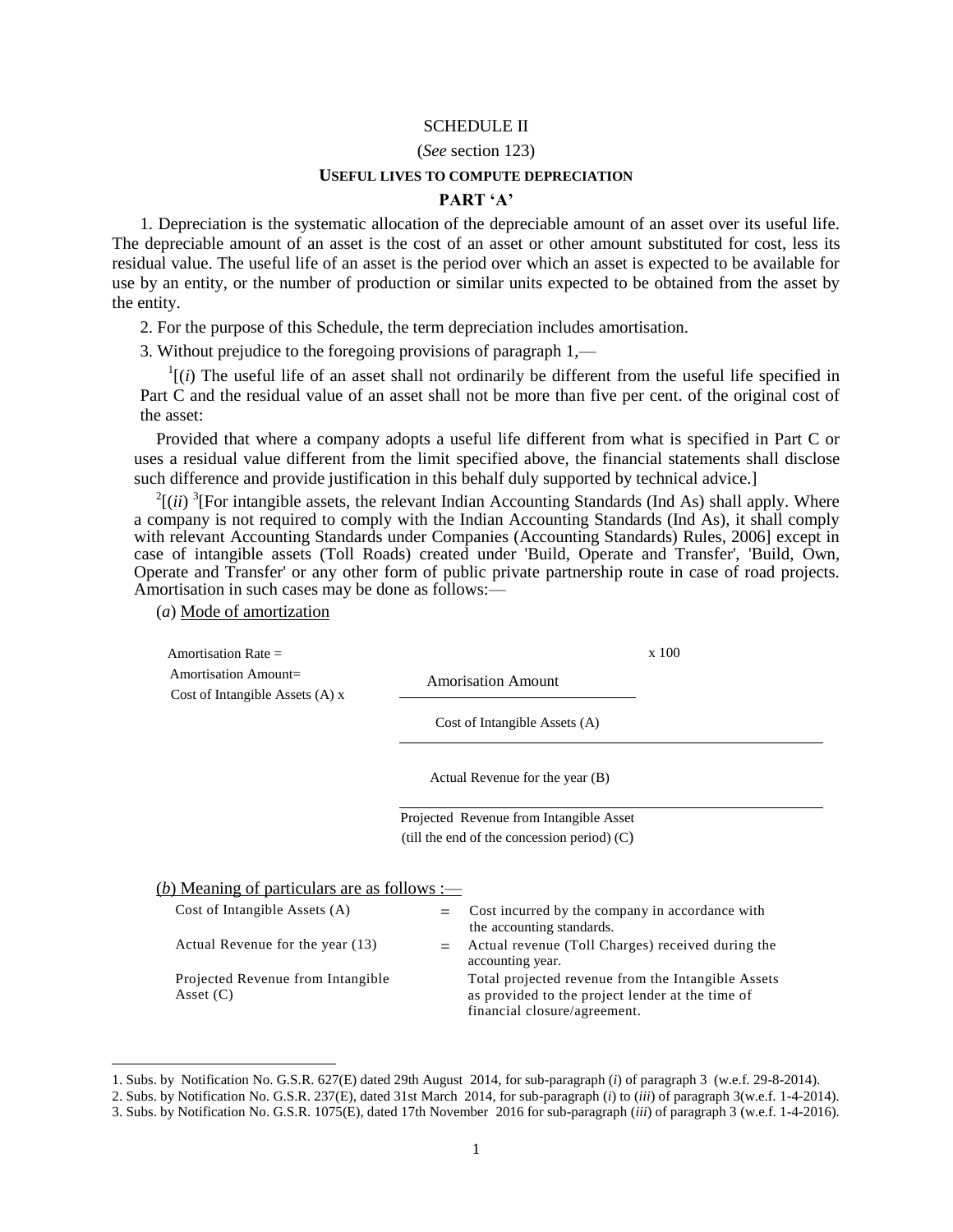The amortisation amount or rate should ensure that the whole of the cost of the intangible asset is amortised over the concession period.

Revenue shall be reviewed at the end of each financial year and projected revenue shall be adjusted to reflect such changes, if any, in the estimates as will lead to the actual collection at the end of the concession period.

(*c*) Example:—

| Cost of creation of Intangible Assets       |                      | Rs. 500 Crores |
|---------------------------------------------|----------------------|----------------|
| Total period of Agreement                   | $\mathbb{R}^n$       | 20 Years       |
| Time used for creation of Intangible Assets | $\mathbb{R}$         | 2 Years        |
| Intangible Assets to be amortised in        | $\ddot{\phantom{a}}$ | 18 Years       |

Assuming that the Total revenue to be generated out of Intangible Assets over the period would be Rs. 600 Crores, in the following manner:—

| Year No. | Revenue (In Rs. Crores) | Remarks    |
|----------|-------------------------|------------|
| Year 1   | 5                       | Actual     |
| Year 2   | 7.5                     | Estimate * |
| Year 3   | 10                      | Estimate * |
| Year 4   | 12.5                    | Estimate * |
| Year 5   | 17.5                    | Estimate * |
| Year 6   | 20                      | Estimate * |
| Year 7   | 23                      | Estimate * |
| Year 8   | 27                      | Estimate * |
| Year 9   | 31                      | Estimate * |
| Year 10  | 34                      | Estimate * |
| Year 11  | 38                      | Estimate * |
| Year 12  | 41                      | Estimate * |
| Year 13  | 46                      | Estimate * |
| Year 14  | 50                      | Estimate * |
| Year 15  | 53                      | Estimate * |
| Year 16  | 57                      | Estimate * |
| Year 17  | 60                      | Estimate*  |
| Year 18  | 67.5                    | Estimate * |
| Total    | 600                     |            |

\*\*\* will be actual at the end of financial year.

Based on this the charge for first year would be Rs. 4.16 Crore (approximately) (*i.e*. Rs. 5/Rs. 600 x Rs. 500 Crores) which would be charged to profit and loss and 0.83% (*i.e*. Rs. 4.16 Crore/ Rs. 500 Crore x 100) is the amortisation rate for the first year.

Where a company arrives at the amortisation amount in respect of the said Intangible Assets in accordance with any method as per the applicable Accounting Standards, it shall disclose the same.]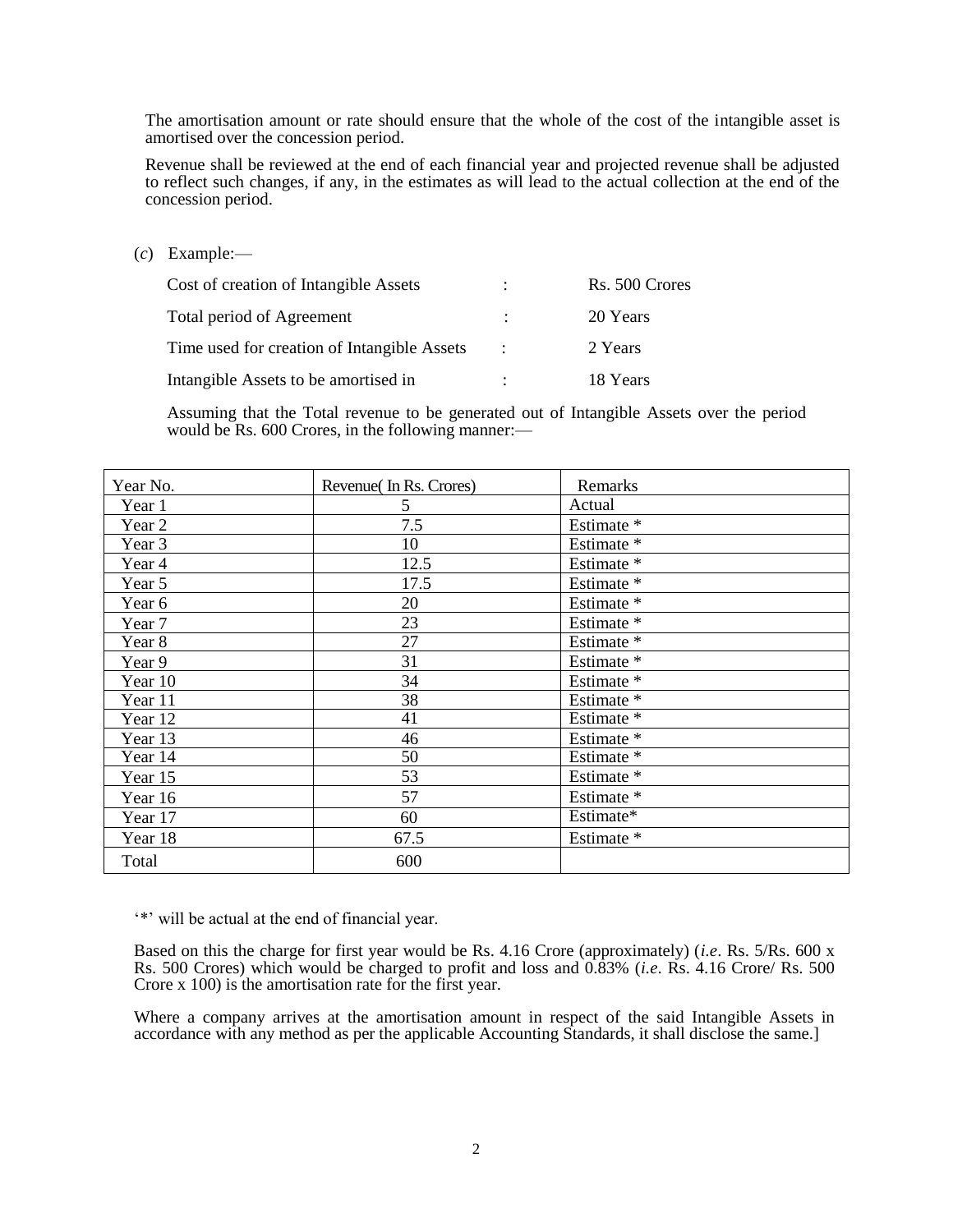# **PART 'B'**

4. The useful life or residual value of any specific asset, as notified for accounting purposes by a Regulatory Authority constituted under an Act of Parliament or by the Central Government shall be applied in calculating the depreciation to be provided for such asset irrespective of the requirements of this Schedule.

## **PART 'C'**

5. Subject to Parts A and B above, the following are the useful lives of various tangible assets:

| <b>Nature of assets</b> |                                                                                                                                                                                                                                                   | <b>Useful Life</b> |  |
|-------------------------|---------------------------------------------------------------------------------------------------------------------------------------------------------------------------------------------------------------------------------------------------|--------------------|--|
| I.                      | <b>Buildings [NESD]</b>                                                                                                                                                                                                                           |                    |  |
|                         | $(a)$ Buildings (other than factory buildings) RCC Frame Structure                                                                                                                                                                                | 60 Years           |  |
|                         | (b) Buildings (other than factory buildings) other than RCC Frame<br>Structure                                                                                                                                                                    | 30 Years           |  |
|                         | $(c)$ Factory buildings                                                                                                                                                                                                                           | -do-               |  |
|                         | $(d)$ Fences, wells, tube wells                                                                                                                                                                                                                   | 5 Years            |  |
|                         | $(e)$ Others (including temporary structure, etc.)                                                                                                                                                                                                | 3 Years            |  |
| II.                     | Bridges, culverts, bunders, etc. [NESD]                                                                                                                                                                                                           | 30 Years           |  |
| Ш.                      | <b>Roads [NESD]</b>                                                                                                                                                                                                                               |                    |  |
|                         | (a) Carpeted roads                                                                                                                                                                                                                                |                    |  |
|                         | (i) Carpeted Roads-RCC                                                                                                                                                                                                                            | 10 Years           |  |
|                         | (ii) Carpeted Roads-other than RCC                                                                                                                                                                                                                | 5 Years            |  |
|                         | $(b)$ Non-carpeted roads                                                                                                                                                                                                                          | 3 Years            |  |
| IV.                     | <b>Plant and Machinery</b>                                                                                                                                                                                                                        |                    |  |
|                         | (i) General rate applicable to plant and machinery not<br>covered under special plant and machinery                                                                                                                                               |                    |  |
|                         | (a) Plant and Machinery other than continuous process plant not<br>covered under specific industries                                                                                                                                              | 15 Years           |  |
|                         | $\frac{4}{1}$ (b) continuous process plant for which no special rate has been<br>prescribed under (ii) below [NESD]                                                                                                                               | 25 Years]          |  |
|                         | (ii) Special Plant and Machinery                                                                                                                                                                                                                  |                    |  |
|                         | (a) Plant and Machinery related to production and exhibition of<br><b>Motion Picture Films</b>                                                                                                                                                    |                    |  |
| 1.                      | Cinematograph films—Machinery used in the production and<br>exhibition of cinematograph films, recording and reproducing<br>equipments, developing machines, printing machines, editing<br>machines, synchronizers and studio lights except bulbs | 13 Years           |  |
| 2.                      | Projecting equipment for exhibition of films                                                                                                                                                                                                      | -do-               |  |

<sup>1.</sup> Subs. by Notification No. G.S.R. 237(E), dated 31st March 2014, for clause (*b*) (w.e.f. 1-4-2014).

 $\overline{a}$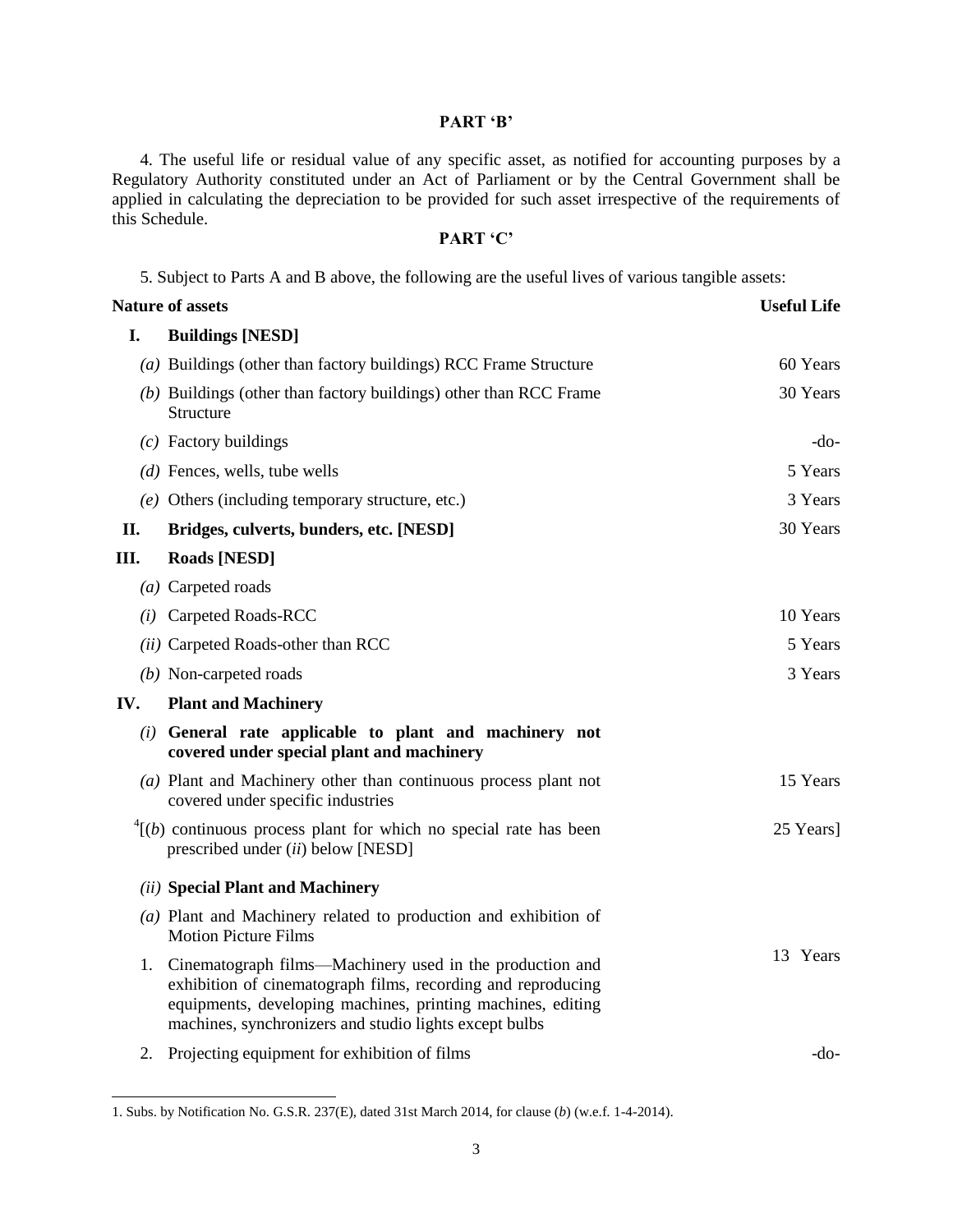|     | (b) Plant and Machinery used in glass manufacturing                                                                                                |          |
|-----|----------------------------------------------------------------------------------------------------------------------------------------------------|----------|
|     | 1. Plant and Machinery except direct fire glass melting furnaces<br>-Recuperative and regenerative glass melting furnaces                          | 13 Years |
|     | 2. Plant and Machinery except direct fire glass melting furnaces<br>$-Mouds[NESD]$                                                                 | 8 Years  |
|     | 3. Float Glass Melting Furnaces [NESD]                                                                                                             | 10 Years |
|     | (c) Plant and Machinery used in mines and quarries—Portable<br>underground machinery and earth moving machinery used in<br>open cast mining [NESD] | 8 Years  |
|     | (d) Plant and Machinery used in Telecommunications [NESD]                                                                                          |          |
| 1.  | Towers                                                                                                                                             | 18 Years |
|     | 2. Telecom transceivers, switching centres, transmission and<br>other network equipment                                                            | 13 Years |
|     | 3. Telecom—Ducts, Cables and optical fibre                                                                                                         | 18 Years |
| 4.  | Satellites                                                                                                                                         | $-do-$   |
|     | (e) Plant and Machinery used in exploration, production and<br>refining oil and gas [NESD]                                                         |          |
|     | 1. Refineries                                                                                                                                      | 25 Years |
| 2.  | Oil and gas assets (including wells), processing plant and<br>facilities                                                                           | -do-     |
|     | 3. Petrochemical Plant                                                                                                                             | $-do-$   |
| 4.  | Storage tanks and related equipment                                                                                                                | -do-     |
| 5.  | Pipelines                                                                                                                                          | 30 Years |
|     | 6. Drilling Rig                                                                                                                                    | -do-     |
|     | 7. Field operations (above ground) Portable boilers, drilling<br>tools, well-head tanks, etc.                                                      | 8 Years  |
| 8.  | Loggers                                                                                                                                            | -do-     |
| (f) | Plant and Machinery used in generation, transmission and<br>distribution of power [NESD]                                                           |          |
| 1.  | Thermal/ Gas/ Combined Cycle Power Generation Plant                                                                                                | 40 Years |
| 2.  | Hydro Power Generation Plant                                                                                                                       | -do-     |
| 3.  | <b>Nuclear Power Generation Plant</b>                                                                                                              | -do-     |
| 4.  | Transmission lines, cables and other network assets                                                                                                | -do-     |
| 5.  | <b>Wind Power Generation Plant</b>                                                                                                                 | 22 Years |
| 6.  | <b>Electric Distribution Plant</b>                                                                                                                 | 35 Years |
| 7.  | Gas Storage and Distribution Plant                                                                                                                 | 30 Years |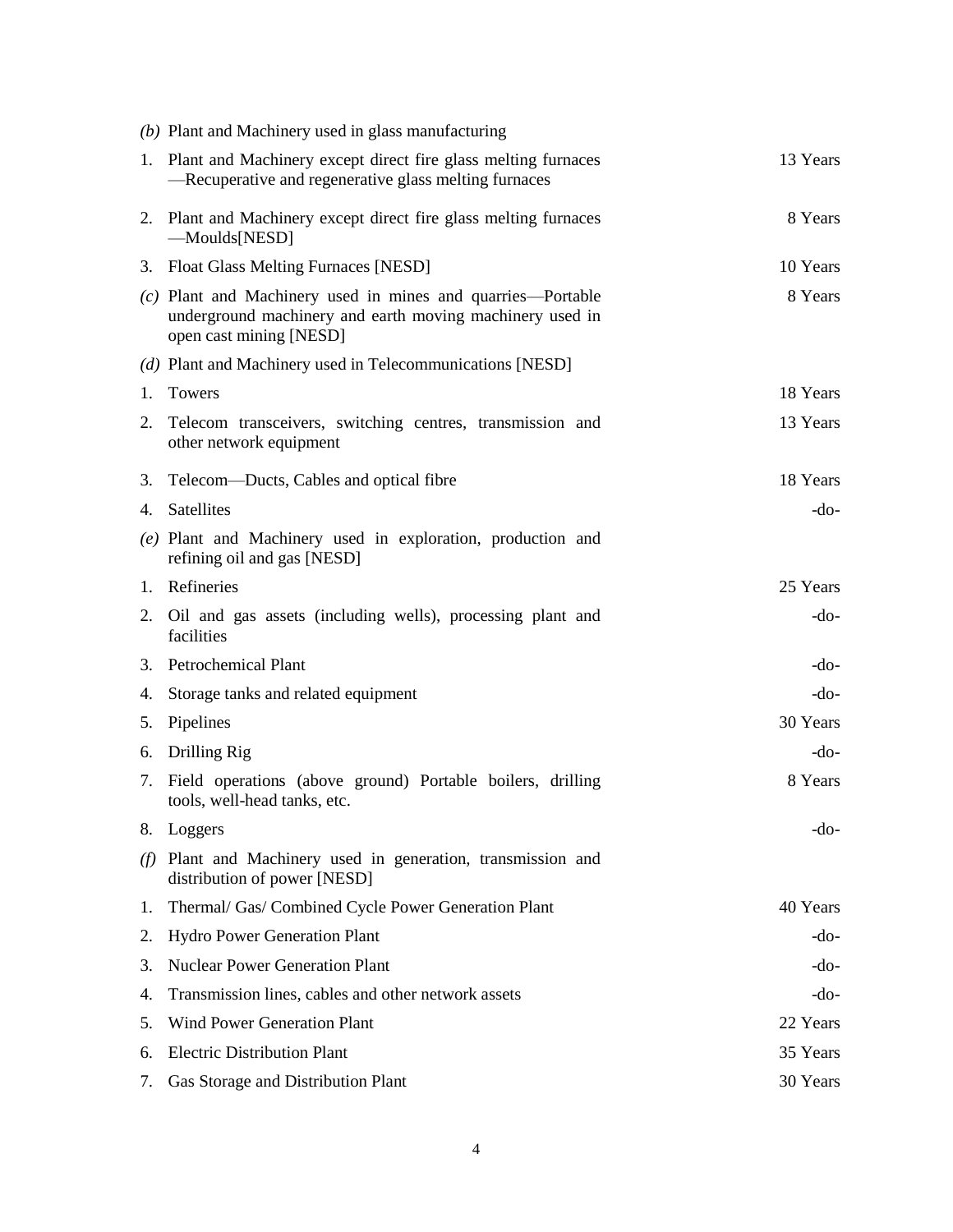|    | 8. Water Distribution Plant including pipelines                                                                                                                                          | -do-     |
|----|------------------------------------------------------------------------------------------------------------------------------------------------------------------------------------------|----------|
|    | $(g)$ Plant and Machinery used in manufacture of steel                                                                                                                                   |          |
| 1. | <b>Sinter Plant</b>                                                                                                                                                                      | 20 Years |
| 2. | <b>Blast Furnace</b>                                                                                                                                                                     | -do-     |
| 3. | Coke ovens                                                                                                                                                                               | -do-     |
| 4. | Rolling mill in steel plant                                                                                                                                                              | -do-     |
| 5. | Basic oxygen Furnace Converter                                                                                                                                                           | 25 Years |
|    | $(h)$ Plant and Machinery used in manufacture of non-ferrous<br>metals                                                                                                                   |          |
| 1. | Metal pot line [NESD]                                                                                                                                                                    | 40 Years |
| 2. | Bauxite crushing and grinding section [NESD]                                                                                                                                             | -do-     |
| 3. | Digester Section [NESD]                                                                                                                                                                  | -do-     |
| 4. | Turbine [NESD]                                                                                                                                                                           | -do-     |
| 5. | <b>Equipments for Calcination [NESD]</b>                                                                                                                                                 | -do-     |
| 6. | Copper Smelter [NESD]                                                                                                                                                                    | -do-     |
| 7. | Roll Grinder                                                                                                                                                                             | 40 Years |
| 8. | <b>Soaking Pit</b>                                                                                                                                                                       | 30 Years |
| 9. | <b>Annealing Furnace</b>                                                                                                                                                                 | -do-     |
|    | 10. Rolling Mills                                                                                                                                                                        | $-do-$   |
|    | 11. Equipments for Scalping, Slitting, etc. [NESD]                                                                                                                                       | -do-     |
|    | 12. Surface Miner, Ripper Dozer, etc., used in mines                                                                                                                                     | 25 Years |
|    | 13. Copper refining plant [NESD]                                                                                                                                                         | -do-     |
|    | (i) Plant and Machinery used in medical and surgical operations<br>[NESD]                                                                                                                |          |
|    | 1. Electrical Machinery, X-ray and electrotherapeutic apparatus<br>and accessories thereto, medical, diagnostic equipments,<br>namely, Cat-scan, Ultrasound Machines, ECG Monitors, etc. | 13 Years |
|    | 2. Other Equipments.                                                                                                                                                                     | 15 Years |
|    | (j) Plant and Machinery used in manufacture of pharmaceuticals<br>and chemicals [NESD]                                                                                                   |          |
| 1. | Reactors                                                                                                                                                                                 | 20 Years |
| 2. | <b>Distillation Columns</b>                                                                                                                                                              | -do-     |
| 3. | Drying equipments/Centrifuges and Decanters                                                                                                                                              | -do-     |
| 4. | Vessel/storage tanks                                                                                                                                                                     | -do-     |
|    | $(k)$ Plant and Machinery used in civil construction                                                                                                                                     |          |
| 1. | Concreting, Crushing, Piling Equipments and Road Making                                                                                                                                  | 12 Years |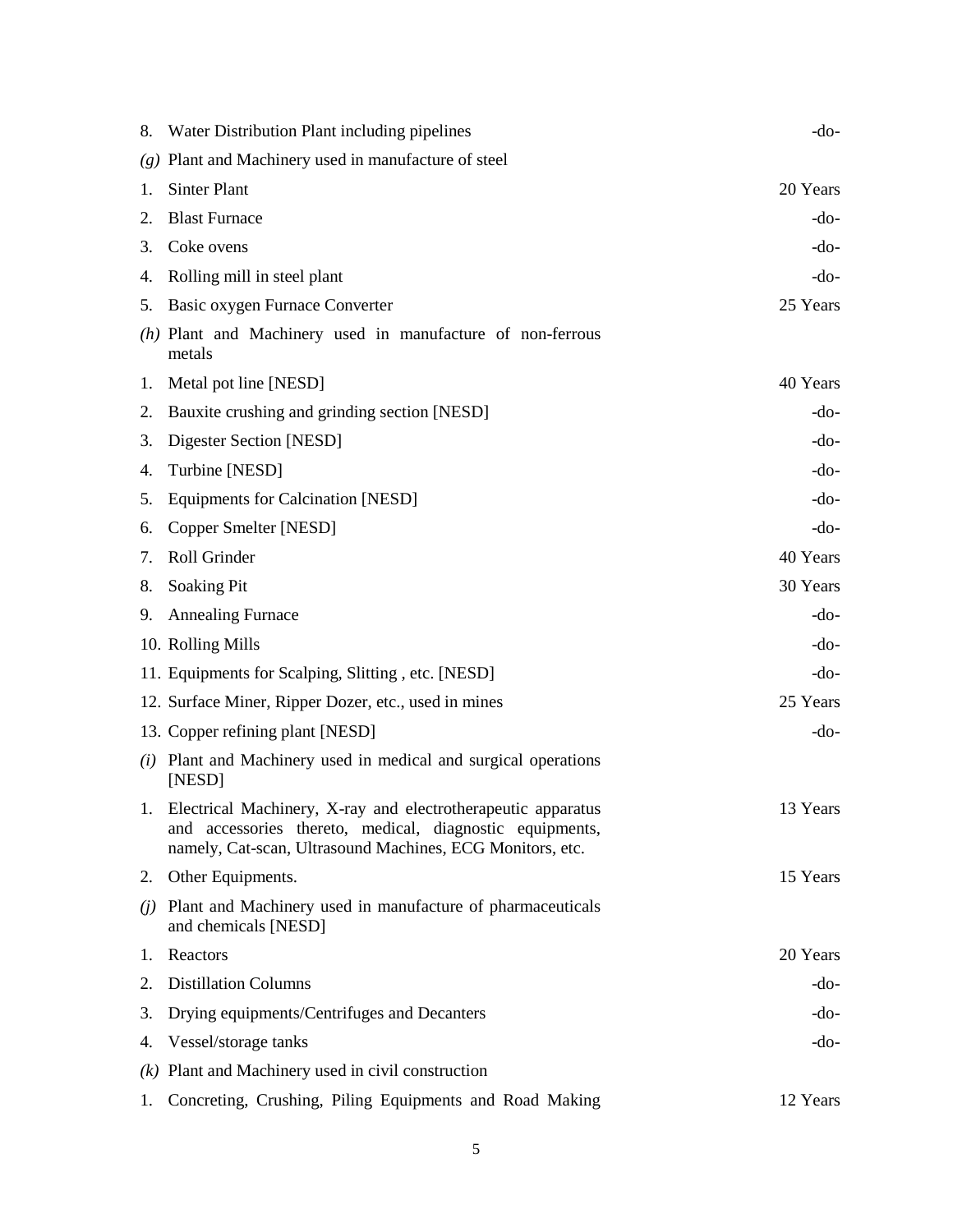Equipments

|      | 2. Heavy Lift Equipments—                                                                                                                                                                                                                                                                                                              |          |
|------|----------------------------------------------------------------------------------------------------------------------------------------------------------------------------------------------------------------------------------------------------------------------------------------------------------------------------------------|----------|
|      | Cranes with capacity of more than 100 tons                                                                                                                                                                                                                                                                                             | 20 Years |
|      | Cranes with capacity of less than 100 tons                                                                                                                                                                                                                                                                                             | 15 Years |
| 3.   | Transmission line, Tunneling Equipments [NESD]                                                                                                                                                                                                                                                                                         | 10 Years |
| 4.   | Earth-moving equipments                                                                                                                                                                                                                                                                                                                | 9 Years  |
| 5.   | Others<br>including<br>Material<br>Handling/Pipeline/Welding<br>Equipments [NESD]                                                                                                                                                                                                                                                      | 12 Years |
|      | (1) Plant and Machinery used in salt works [NESD]                                                                                                                                                                                                                                                                                      | 15 Years |
| V.   | <b>Furniture and fittings [NESD]</b>                                                                                                                                                                                                                                                                                                   |          |
|      | $(i)$ General furniture and fittings                                                                                                                                                                                                                                                                                                   | 10 Years |
|      | (ii) Furniture and fittings used in hotels, restaurants and boarding<br>houses, schools, colleges and other educational institutions,<br>libraries; welfare centres; meeting halls, cinema houses;<br>theatres and circuses; and furniture and fittings let out on hire<br>for use on the occasion of marriages and similar functions. | 8 Years  |
| VI.  | <b>Motor Vehicles [NESD]</b>                                                                                                                                                                                                                                                                                                           |          |
| 1.   | Motor cycles, scooters and other mopeds                                                                                                                                                                                                                                                                                                | 10 Years |
| 2.   | Motor buses, motor lorries, motor cars and motor taxies used<br>in a business of running them on hire                                                                                                                                                                                                                                  | 6 Years  |
| 3.   | Motor buses, motor lorries and motor cars other than those<br>used in a business of running them on hire                                                                                                                                                                                                                               | 8 Years  |
| 4.   | Motor tractors, harvesting combines and heavy vehicles                                                                                                                                                                                                                                                                                 | $-do-$   |
| 5.   | Electrically operated vehicles including battery powered or<br>fuel cell powered vehicles                                                                                                                                                                                                                                              | 8 Years  |
| VII. | <b>Ships [NESD]</b>                                                                                                                                                                                                                                                                                                                    |          |
|      | 1. Ocean-going ships                                                                                                                                                                                                                                                                                                                   |          |
|      | (i) Bulk Carriers and liner vessels                                                                                                                                                                                                                                                                                                    | 25 Years |
|      | (ii) Crude tankers, product carriers and easy chemical carriers with<br>or without conventional tank coatings.                                                                                                                                                                                                                         | 20 Years |
|      | (iii) Chemicals and Acid Carriers:                                                                                                                                                                                                                                                                                                     |          |
|      | $(a)$ With Stainless steel tanks                                                                                                                                                                                                                                                                                                       | 25 Years |
|      | $(b)$ With other tanks                                                                                                                                                                                                                                                                                                                 | 20 Years |
|      | $(iv)$ Liquified gas carriers                                                                                                                                                                                                                                                                                                          | 30 Years |
|      | $(v)$ Conventional large passenger vessels which are used for cruise<br>purpose also                                                                                                                                                                                                                                                   | $-do-$   |
|      | $(vi)$ Coastal service ships of all categories                                                                                                                                                                                                                                                                                         | $-do-$   |
|      | ( <i>vii</i> ) Offshore supply and support vessels                                                                                                                                                                                                                                                                                     | 20 Years |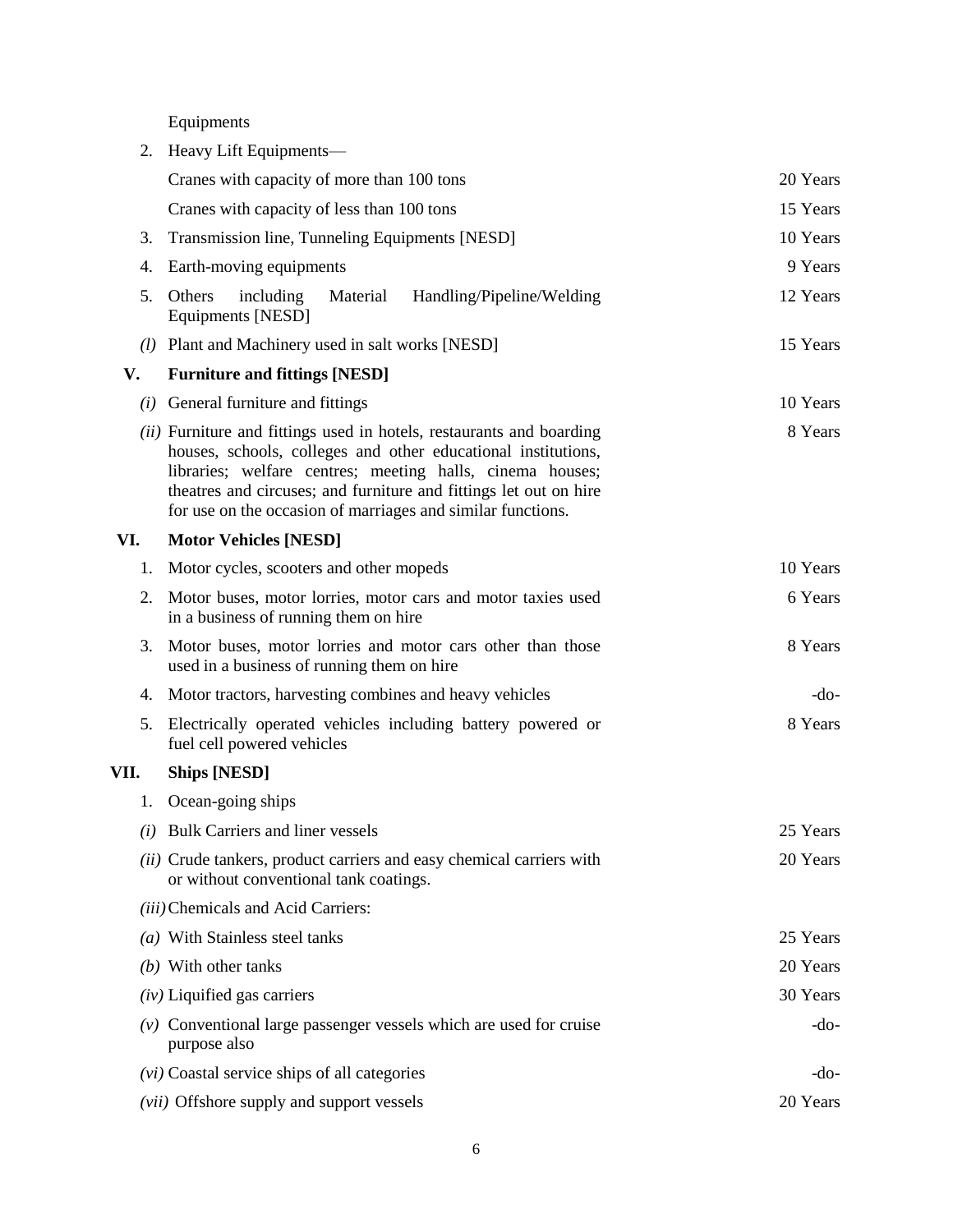|       | (viii)Catamarans and other high speed passenger for ships or boats                                                             | $-do-$   |
|-------|--------------------------------------------------------------------------------------------------------------------------------|----------|
|       | $(ix)$ Drill ships                                                                                                             | 25 Years |
|       | $(x)$ Hovercrafts                                                                                                              | 15 Years |
|       | $(x_i)$ Fishing vessels with wooden hull                                                                                       | 10 Years |
|       | (xii) Dredgers, tugs, barges, survey launches and other similar<br>ships used mainly for dredging purposes                     | 14 Years |
| 2.    | Vessels ordinarily operating on inland waters—                                                                                 |          |
| (i)   | Speed boats                                                                                                                    | 13 Years |
|       | (ii) Other vessels                                                                                                             | 28 Years |
| VIII. | <b>Aircrafts or Helicopters [NESD]</b>                                                                                         | 20 Years |
| IX.   | Railways sidings, locomotives, rolling stocks, tramways<br>and railways used by concerns, excluding railway concerns<br>[NESD] | 15 Years |
| X.    | <b>Ropeway structures [NESD]</b>                                                                                               | 15 Years |
| XI.   | <b>Office equipment [NESD]</b>                                                                                                 | 5 Years  |
| XII.  | <b>Computers and data processing units [NESD]</b>                                                                              |          |
| (i)   | Servers and networks                                                                                                           | 6 Years  |
|       | <i>(ii)</i> End user devices, such as, desktops, laptops, etc.                                                                 | 3 Years  |
| XIII. | <b>Laboratory equipment [NESD]</b>                                                                                             |          |
| (i)   | General laboratory equipment                                                                                                   | 10 Years |
|       | <i>(ii)</i> Laboratory equipments used in educational institutions                                                             | 5 Years  |
| XIV.  | <b>Electrical Installations and Equipment [NESD]</b>                                                                           | 10 years |
| XV.   | Hydraulic works, pipelines and sluices [NESD]                                                                                  | 15 Years |

#### **Notes.—**

1. "Factory buildings" does not include offices, godowns, staff quarters.

2. Where, during any financial year, any addition has been made to any asset, or where any asset has been sold, discarded, demolished or destroyed, the depreciation on such assets shall be calculated on a *pro rata* basis from the date of such addition or, as the case may be, up to the date on which such asset has been sold, discarded, demolished or destroyed.

3. The following information shall also be disclosed in the accounts, namely:—

(*i*) depreciation methods used; and

(*ii*) the useful lives of the assets for computing depreciation, if they are different from the life specified in the Schedule.